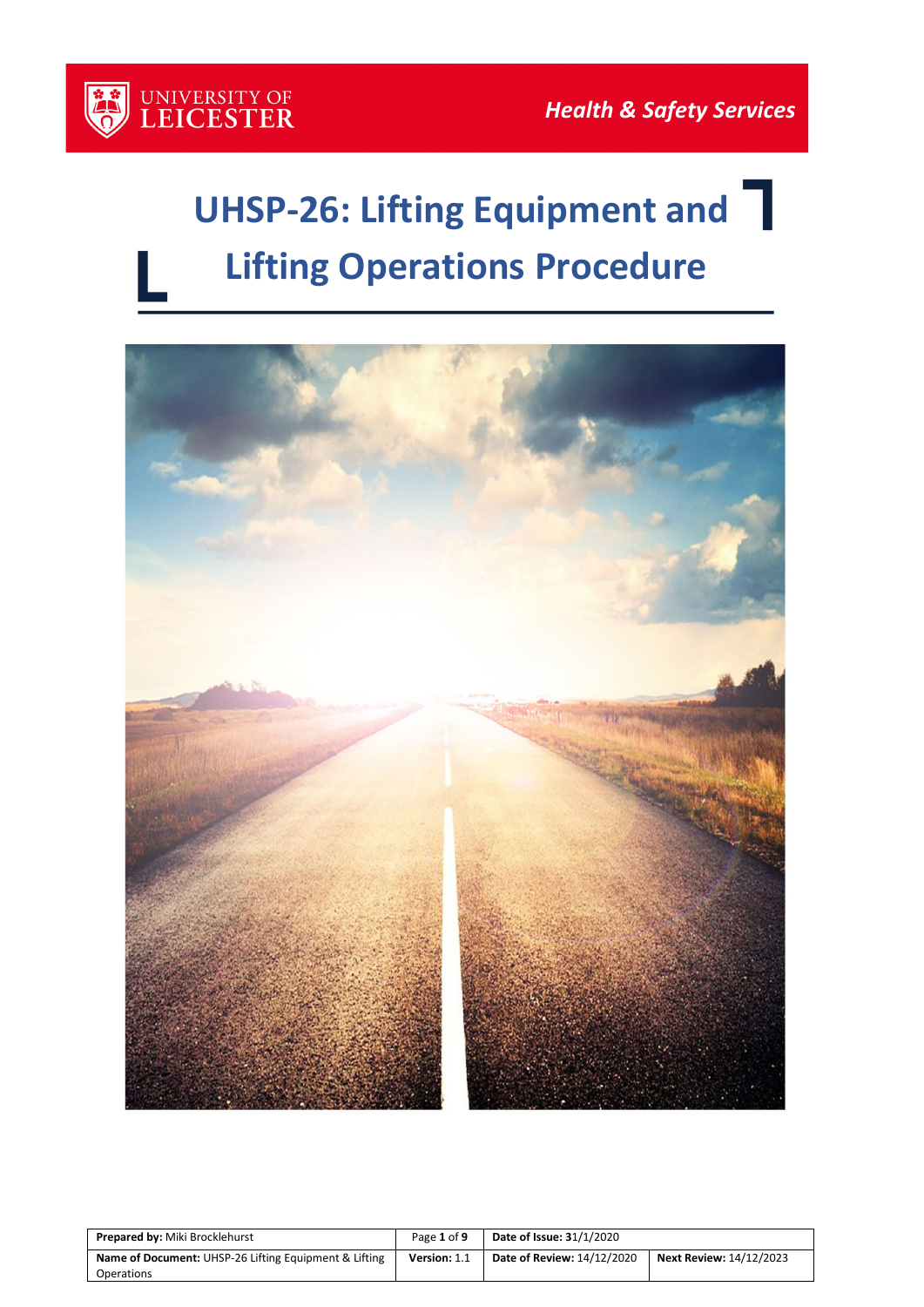

# **1. Objective**

The University recognises its duties, so far as reasonably practicable, to manage and control all lifting operations to protect the health, safety and wellbeing of those who may be affected. This document defines the activities and responsibilities to ensure compliance with:

- The Health and Safety at Work Etc. Act 1974
- The Management of Health and Safety at Work Regulation 1999
- Lifting Operations & Lifting Equipment Regulations (LOLER) 1989

## **2. Scope**

This procedure applies to all University lifting equipment, whether owned or hired, and in all workplaces or work situations. It applies to all staff, students, contractors and visitors that may use or come into contact with lifting equipment / operations. Examples of University lifting equipment include, but are not limited to the following:

- Goods and passenger lifts
- People hoists
- Vehicles with tail-lifts or cranes fitted (HIAB)
- Manual handling aids (pump trucks, specialist equipment)
- Building cleaning cradles and associated suspension equipment
- Overhead cranes and their supporting runways
- Mobile elevated work platforms (MEWP)
- Forklift trucks / telehandlers and their lifting accessories
- Excavators adapted for lifting *(not normal earth-moving operations)*
- Manual hoists and rope pulley systems used to raise / lower objects
- Ropes used for abseiling or climbing *(rock face, arboriculture, building descent)*

## **3. Definitions**

**Competent person (thorough examination):** The person having appropriate experience and practical and theoretical knowledge to carry out a thorough examination of equipment enabling them to detect defects or weaknesses and to assess their importance in relation to the safety and continued use of the lifting equipment.

**Responsible person:** A person within an operational area who has been assigned management / organisational responsibilities in relation to lifting equipment assets and operations.

**Person in control of works (project manager / asset manager / reactive maintenance (RM) supervisor / RM technician / principal contractor's site manager / departmental staff):** The person in control of works will be the University's principal point of contact with a maintenance / construction contractor.

**Thorough examination:** A systematic and detailed examination of the equipment and its safety-critical parts, carried out at specified intervals by a competent person who must then complete a written report.

| <b>Prepared by: Miki Brocklehurst</b>                 | Page 2 of 9  | <b>Date of Issue: 31/1/2020</b> |                                |
|-------------------------------------------------------|--------------|---------------------------------|--------------------------------|
| Name of Document: UHSP-26 Lifting Equipment & Lifting | Version: 1.1 | Date of Review: 14/12/2020      | <b>Next Review: 14/12/2023</b> |
| Operations                                            |              |                                 |                                |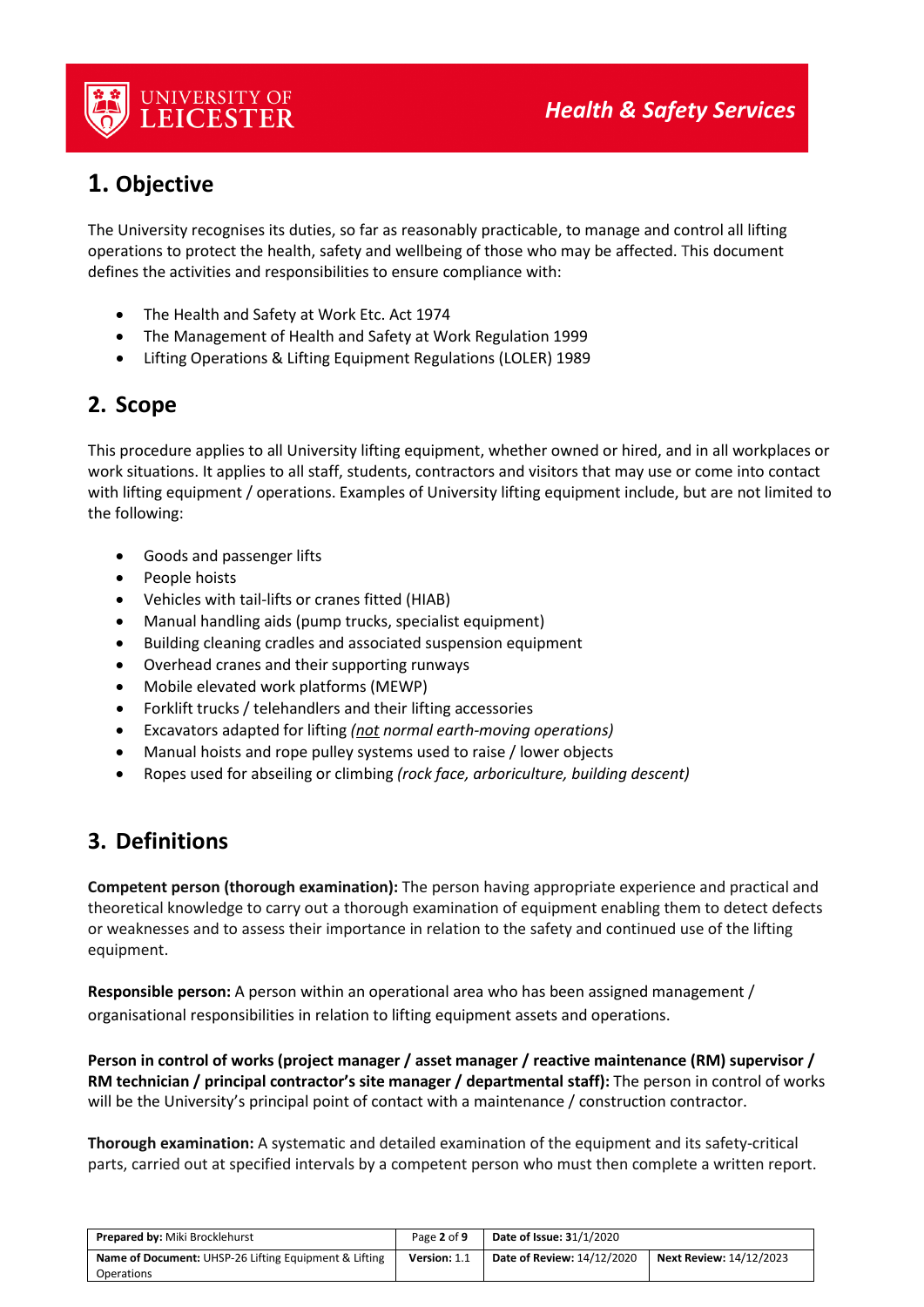

This report must contain the information required by LOLER schedule 1 and should be kept on record for a minimum of two years.

**Examination scheme:** A suitable scheme drawn up by the competent person for the examination of lifting equipment at appropriate intervals.

**Visual inspection:** A visual inspection carried out by competent personnel (i.e. trained operator). The nature, need for, and frequency of such inspections, will be determined through the manufacturer's recommendations and the provisions of task risk assessments.

**Lifting operations:** An operation concerned with the lifting or lowering of a load.

**Lifting equipment:** Work equipment for lifting and lowering loads, including any accessories used.

**Appointed Person for lifting operations:** A person with specific duties for planning lifting operations (as defined by LOLER 1998).

**Lifting accessories:** Equipment used to attach loads to lifting equipment providing a link between the two. Examples are fibre or rope slings, chains (single or multiple leg), hooks, rings, eyebolts, spreader beams and magnetic or vacuum devices.

**The load:** Any material, people or animals (or any combination of these) lifted by the lifting equipment. Loads are often provided with permanent or semi-permanent fixed or attached points for lifting.

## **4. Responsibilities**

#### **Executive Board**

• Will provide leadership to ensure that these procedures are followed, including the provision of adequate resources

#### **Director of Estates & Digital Services (EDS) will:**

- Ensure that this policy is implemented within EDS-controlled areas
- Ensure that all EDS staff are made aware of this policy and any responsibilities they have therein
- Ensure sufficient resources are available in order for the responsible person to discharge their duties

#### **Heads of Schools, Departments or Corporate Service Divisions (Heads):**

- Ensure that this policy is implemented in their area of responsibility
- Where required, appoint a responsible person (or persons) in order to manage lifting equipment or plant in their area / under their day-to-day control
- Ensure that a suitable and sufficient asset list for lifting equipment as defined above within its area of responsibility is developed and maintained
- Ensure that sufficient resources are available in order for the responsible person to discharge their duties

#### **The competent person will:**

• Carry out statutory thorough examinations on lifting equipment and attachments when instructed to do so by the University

| <b>Prepared by: Miki Brocklehurst</b>                 | Page 3 of 9  | <b>Date of Issue: 31/1/2020</b> |                                |
|-------------------------------------------------------|--------------|---------------------------------|--------------------------------|
| Name of Document: UHSP-26 Lifting Equipment & Lifting | Version: 1.1 | Date of Review: 14/12/2020      | <b>Next Review: 14/12/2023</b> |
| <b>Operations</b>                                     |              |                                 |                                |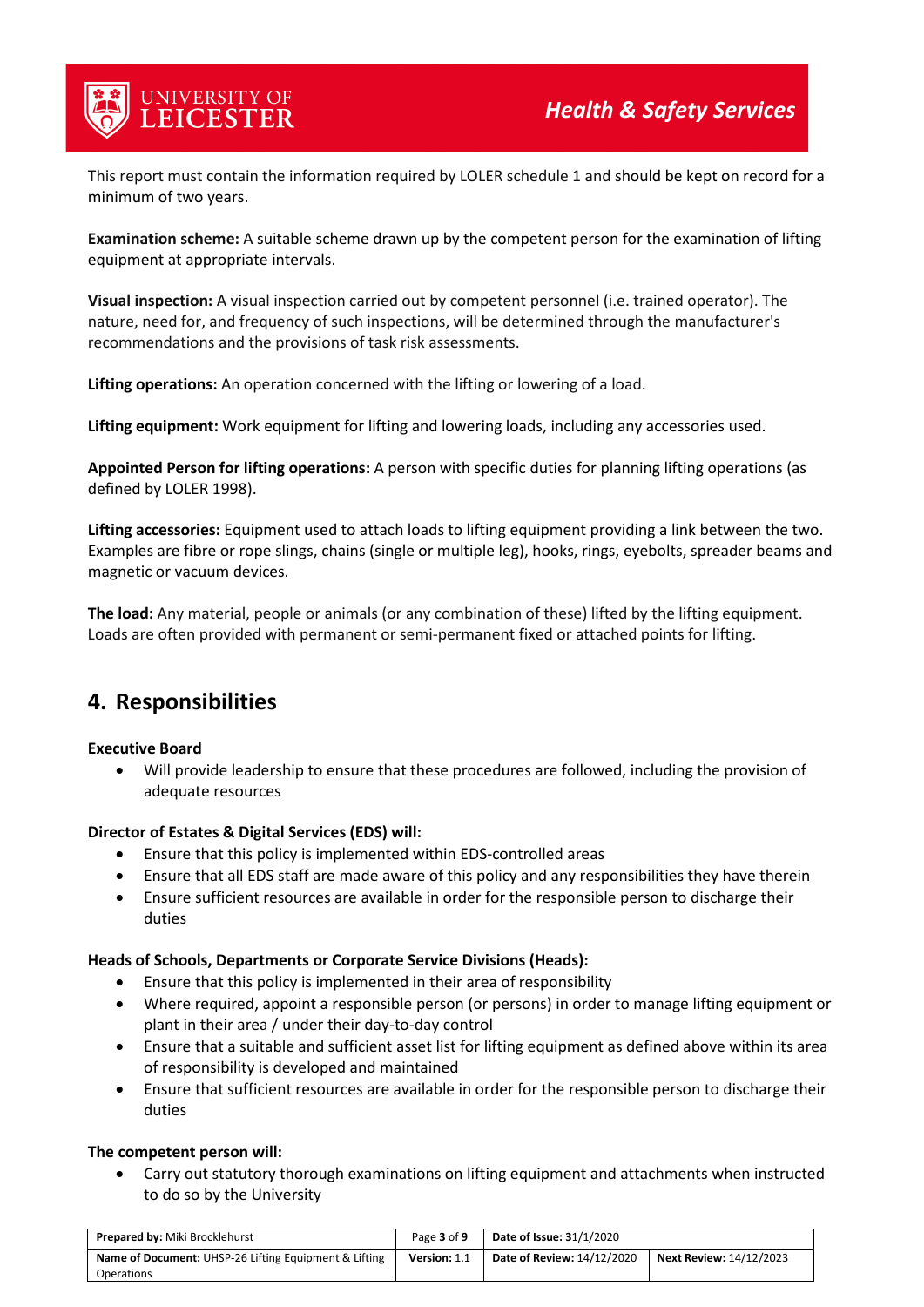- If the equipment is safe for use, suitably mark the equipment and issue a certificate allowing its use or continued use, (they may recommend non-critical repairs); or,
- If the equipment is not considered safe for use, issue a notice prohibiting its use. Details as to the reasons why the use has been prohibited will be provided to the responsible person or delegated deputy on the day of inspection
- The competent person is also responsible for advising on required remedial action to make the equipment safe

#### **The responsible person will:**

UNIVERSITY OF<br>LEICESTER

- Where a system is in place, use the University asset management system to maintain a list of all lifting equipment in use by their department / school or division that requires statutory inspection
- Update the asset management system as and when new lifting assets are procured or old assets are no longer in use, and where there is no existing asset list, develop their own
- Ensure that no new piece of lifting equipment requiring a statutory inspection goes into use without first being formally inspected (including after refurbishment of a space)
- Ensure that all lifting equipment requiring a thorough examination has an examination scheme in place
- Liaise with EDS to ensure that all necessary inspections are carried out by the competent person
- Ensure that any equipment under their day to day control without an appropriate thorough examination certificate (where one is required) is removed from service until such time as a required inspection has been undertaken
- Consult EDS when purchasing equipment that has lifting capability
- Ensure that any remedial action affecting safety which has been advised by the competent person (thorough examination) is carried out before the equipment is put back into use
- Ensure that all lifting equipment and accessories are visibly marked with CE marking and details of safe working loads (SWL) and/or working load limits (WLL) as appropriate, and that any other information to be considered for its safe use (such as equipment usage logs) is readily available

#### **Equipment users will:**

- Use all equipment for the use for which it has been intended and in accordance with relevant safety instructions
- Report any defects in equipment immediately to their line manager

#### **Persons in control of works (involving lifting operations) will:**

- Ensure any lifting operations are properly planned and assessed with assistance from the relevant Health & Safety Business Partner (where required) and lifting operations Appointed Person for lifting operations
- Ensure new lifting equipment being installed as part of a project has been reviewed by the project principal designer (where appointed) and any specialist designers to ensure it is suitable for its intended use and installation location

#### **Health and Safety Services will:**

- Advise on matters relating to lifting equipment and operations, including any changes in legislation and how these impact on the University activities
- Carry out spot checks and audits to facilitate reviews on the effectiveness of this policy
- Advise on policy and guidance changes as required

| <b>Prepared by: Miki Brocklehurst</b>                 | Page 4 of 9  | <b>Date of Issue: 31/1/2020</b>   |                                |
|-------------------------------------------------------|--------------|-----------------------------------|--------------------------------|
| Name of Document: UHSP-26 Lifting Equipment & Lifting | Version: 1.1 | <b>Date of Review: 14/12/2020</b> | <b>Next Review: 14/12/2023</b> |
| <b>Operations</b>                                     |              |                                   |                                |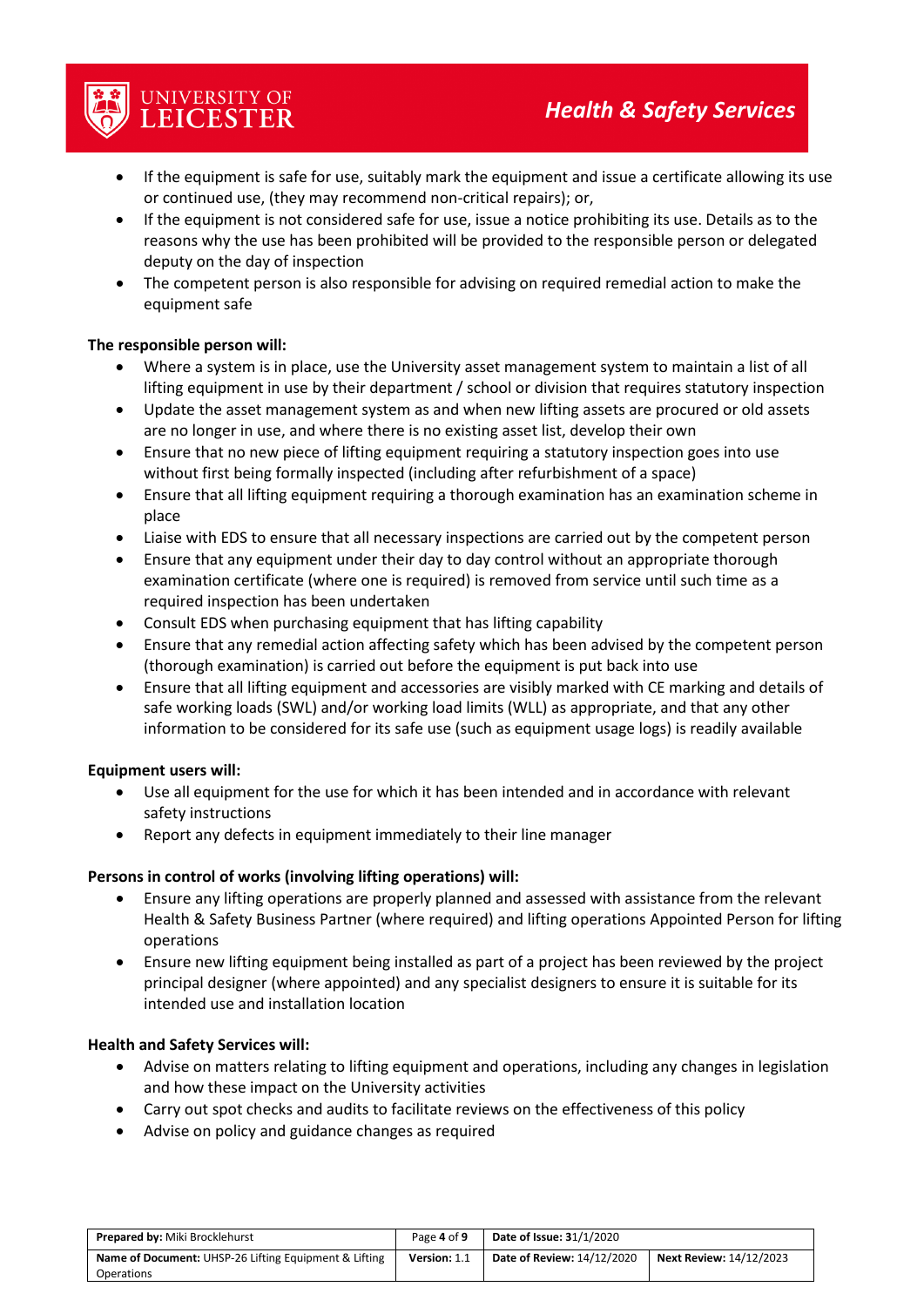

# **5. Procedure**

#### **5.1 Equipment**

#### **5.1.1 Lifting equipment selection:**

 Only the correct type of lifting equipment is to be selected for use by competent personnel. The following lifting equipment selection criteria should be adhered to:

- The nature and complexity of the work to be carried out
- Any access restrictions in the work area including any overhead obstructions during delivery, use and collection
- The terrain and ground conditions, including slopes, constrictions and how the lifting equipment will manoeuvre safely
- Work area conditions including maximum load bearing capacity of the ground / location and maximum force exerted by any tyres, tracks, or outriggers
- Number of people, equipment and the load to be lifted taking into consideration any material handling attachments and accessories
- The height and outreach required
- Potential wind effects including operating internally or in partly clad, or open structures
- Fuel type, emissions and the environment in which the lifting equipment will be operating
- The availability of suitably trained operators for the selected machines and competence
- Emergency / rescue arrangements

#### **5.1.2. Purchasing equipment**

When purchasing lifting equipment, the purchaser must ensure that it is fit for purpose and will be suitable for the task as above. New equipment should be with a declaration of compliance and CE mark and old equipment should comply with the general requirements of the Health and Safety at Work etc. Act 1974 and any relevant current regulations and British Standards current at the time of supply. Equipment should be capable of lifting the loads planned with a suitable safety margin. For lifting equipment used for lifting persons this safety margin is often greater.

#### **5.1.3 Hiring equipment**

If hired equipment is to be used then this should be CE marked and come with the relevant records of inspection. A thorough inspection (see below) of hired equipment should be made if it will be used to support people at any point and a visual examination carried out and recorded of all other equipment prior to use.

#### **5.1.4 Inspection/Testing**

The following lifting equipment inspections and maintenance will take place in accordance with the manufacturer's instructions, written examination scheme and risk assessment:

#### • **Hired lifting equipment:**

A pre-delivery inspection will required from the owner / supplier before delivery to the University

#### • **Purchase of pre-owned lifting equipment:**

Any company or person selling lifting equipment should ensure that it is safe for use, has the appropriate accompanying documentation and that it has a current report of thorough examination. Where this is not the case, the seller should make the buyer aware, in writing, of the

| <b>Prepared by: Miki Brocklehurst</b>                 | Page 5 of 9  | <b>Date of Issue: 31/1/2020</b> |                                |
|-------------------------------------------------------|--------------|---------------------------------|--------------------------------|
| Name of Document: UHSP-26 Lifting Equipment & Lifting | Version: 1.1 | Date of Review: 14/12/2020      | <b>Next Review: 14/12/2023</b> |
| Operations                                            |              |                                 |                                |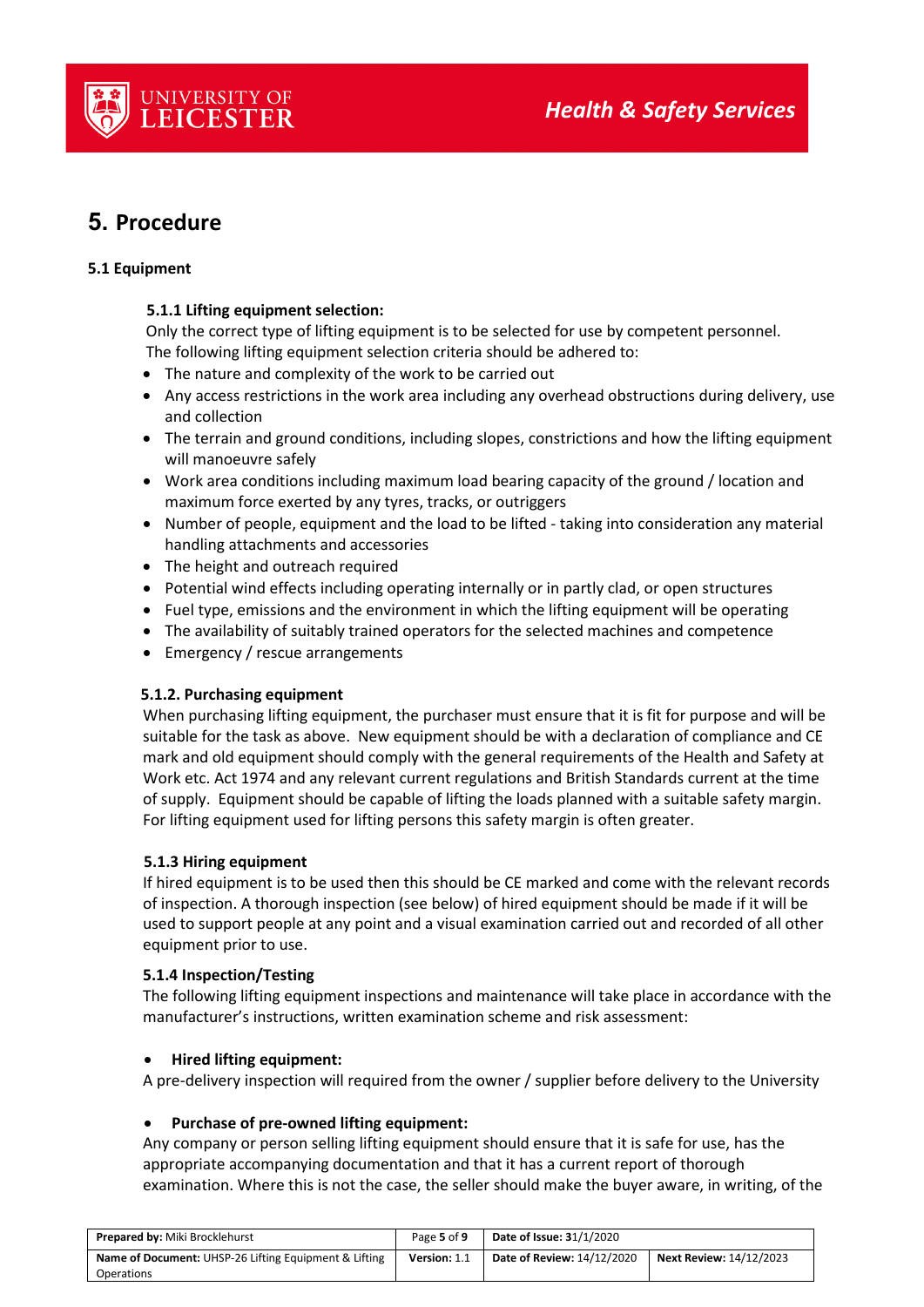

responsibility of these duties before they acquire the machine. Where a pre-owned lifting equipment is acquired with a current report of thorough examination, it is good practice, although not an explicit requirement of LOLER, for a new owner to arrange for the lifting equipment to undergo a thorough examination before being put into use.

#### • **Purchase of new lifting equipment:**

In the case of new equipment, the initial thorough examination is considered to have been carried out by the manufacturer or supplier and confirmed by the date on the specific EC Declaration of Conformity. However, the important point is the date at which the lifting equipment is put into service for the first time.

Lifting equipment accessories and lifting equipment used for lifting people will require a thorough examination at intervals of 6 months after the date on the EC Declaration of Conformity. Equipment used for other lifting operations will require thorough examination at intervals of 12 months after the date on the EC Declaration of Conformity.

In cases where purchasers of new lifting equipment find that the EC Declaration of Conformity is more than 6 months *(people lifting)* or 12 months *(other lifting)* prior to it being used for the first time, then an initial thorough examination is required before the lifting equipment is put into service.

#### • **'On delivery' inspection:**

It is good practice to ensure competent personnel inspect the condition and functionality of any lifting equipment once it had been delivered and offloaded from any transport vehicle, before accepting responsibility for the machine. This is to confirm the machine is still in a safe working condition and has not been damaged during transportation.

#### • **Pre-use inspection (pre-use check) for lifting operations equipment (cranes / MEWPs):**

The pre-use inspection, which includes function checks should be performed by the individual operator at the beginning of their work shift or working day, prior to using the lifting equipment, or when taking over operating responsibilities from another operator. The operator responsible for carrying out the pre-use inspection should be competent and should refer to the operator's user manual and / or hirer's guidance to determine the content of the pre-use inspection.

#### • **Inspection due to other circumstances:**

Where a lifting equipment is subjected to exceptional circumstances, liable to jeopardise the safety of the work equipment, the lifting equipment should be removed from service and subjected to a thorough examination to ensure that it is safe before being returned to service. Exceptional circumstances may include: collision with a structure or another machine; use for particularly arduous duties; use in severe environmental conditions; failure of a structural component; overloading; overturning or modifications not authorised by the owner.

#### **5.1.5 Examination**

#### **Thorough examination:**

Accessories for lifting or lifting equipment used for lifting persons must be subjected to thorough examination at interval of 6 months. Other lifting equipment, unless specified in the manufacturer's instructions, must be subjected to thorough examination at intervals of 12 months in accordance with the scheme of examination. Thorough examinations are carried out by the University's competent person. For further guidance see USHP-36 – Inspection, Statutory

| <b>Prepared by: Miki Brocklehurst</b>                 | Page 6 of 9  | <b>Date of Issue: 31/1/2020</b>   |                                |
|-------------------------------------------------------|--------------|-----------------------------------|--------------------------------|
| Name of Document: UHSP-26 Lifting Equipment & Lifting | Version: 1.1 | <b>Date of Review: 14/12/2020</b> | <b>Next Review: 14/12/2023</b> |
| <b>Operations</b>                                     |              |                                   |                                |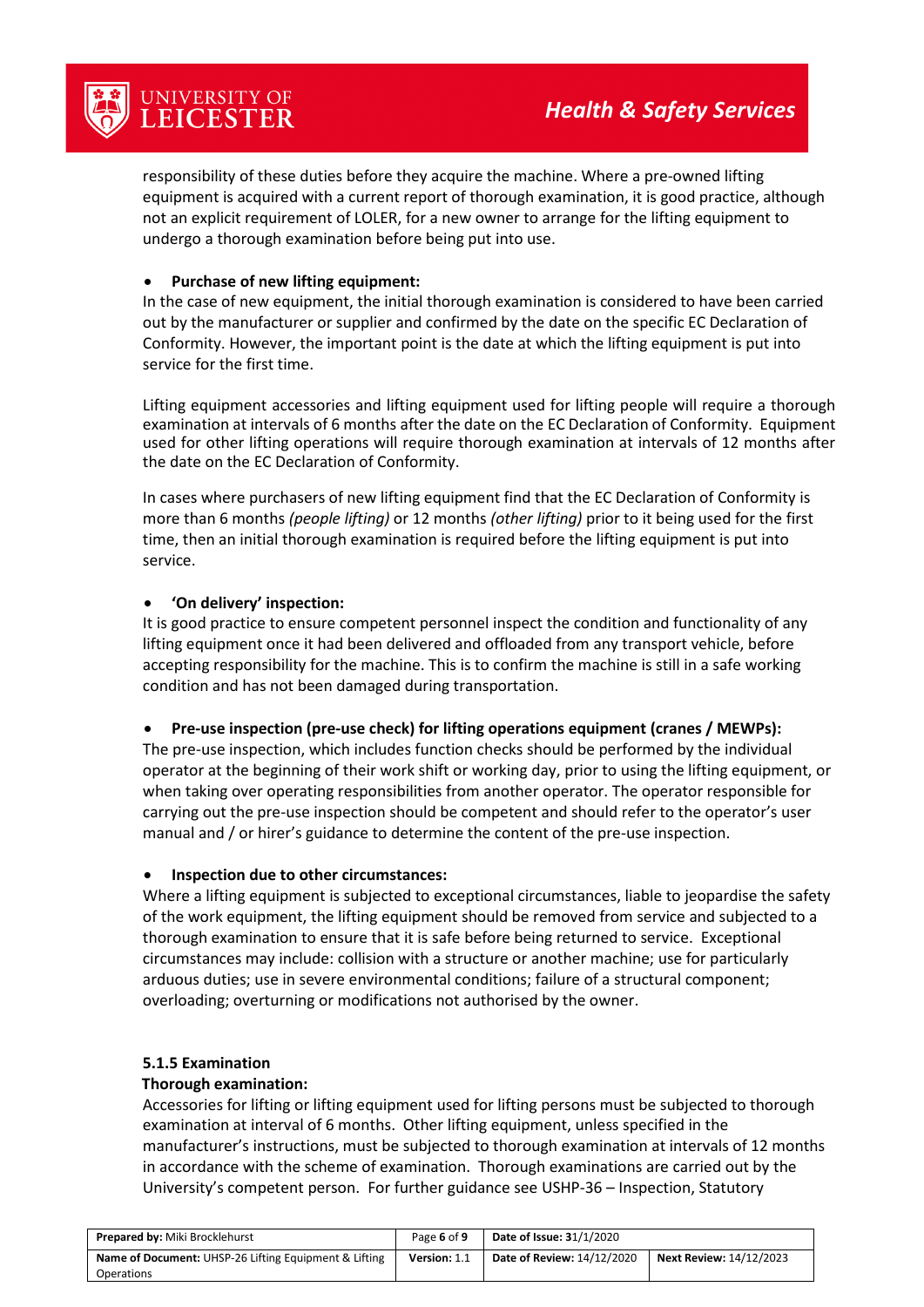

Examination & Test of Critical Assets procedure. A thorough examination is not part of a maintenance regime and should never be viewed as a substitute for a maintenance programme.

Where the safety of lifting equipment depends on the installation conditions, the lifting equipment must be thoroughly examined after installation and before being put into service and after assembly and before being put into service at a new site or a new location.

#### **Reports and defects:**

Any defective equipment identified during visual or thorough examinations should be taken out of use and/or clearly marked as defective until either repair or disposal is possible. Defective equipment must not be used under any circumstances.

Defects and the date of disposal should be recorded on the equipment's inspection record. Records of thorough examination of lifting equipment must be kept normally for the life of the equipment. Until it is moved elsewhere if the equipment is in situ temporarily.

#### **5.1.6 Maintenance**

Regular maintenance programmes for the lifting equipment should be in place and carried out in accordance with the manufacturers' instructions, supplemented as necessary to take into account the operating conditions. Details of maintenance should be kept.

Where equipment is dismantled and re-assembled, or repairs are made, the equipment should be re-verified by a competent person before being put to further use.

#### **5.1.7 Storage and handling**

In order to reduce the risk of damage or deterioration which may affect the safety of equipment, it is essential to provide suitable storage for equipment not in use. In general, the storage area should be dry and free from exposure to harmful substances and not subject to extreme temperatures. Equipment with exposed threads with or machined bearing surfaces should be protected and handled with care. Equipment which is returned to stores wet or has been subject to other substances liable to cause deterioration should be treated with special care.

Where appropriate, the management of power, battery or fuels for the equipment should be taken into account for the designation of storage area.

#### **5.2 Competency and Training**

#### **5.2.1 Operator Competence:**

All lifting equipment operators must be authorised, competent, familiarised and subjected to periodic refresher training, in accordance with approved industry standards.

#### **5.2.2 Operator fitness for work:**

Supervisors should seek advice from Occupational Health Department regarding the requirements for health screening or monitoring for the operation of particular equipment.

#### **5.2.3 Refresher training:**

Regular refresher training is required periodically for certain equipment (i.e. MEWPs). This training helps ensure operators maintain good habits, keep abreast of new skills, and reassess their abilities. In addition to refresher training required in order to keep operating licences, this training or retesting might also be appropriate where operators have not used equipment for some time; are occasional users; appear to have developed unsafe working practices; have had an accident or near miss or have changed their working practices or environment.

| <b>Prepared by: Miki Brocklehurst</b>                 | Page 7 of 9  | <b>Date of Issue: 31/1/2020</b> |                                |
|-------------------------------------------------------|--------------|---------------------------------|--------------------------------|
| Name of Document: UHSP-26 Lifting Equipment & Lifting | Version: 1.1 | Date of Review: 14/12/2020      | <b>Next Review: 14/12/2023</b> |
| <b>Operations</b>                                     |              |                                 |                                |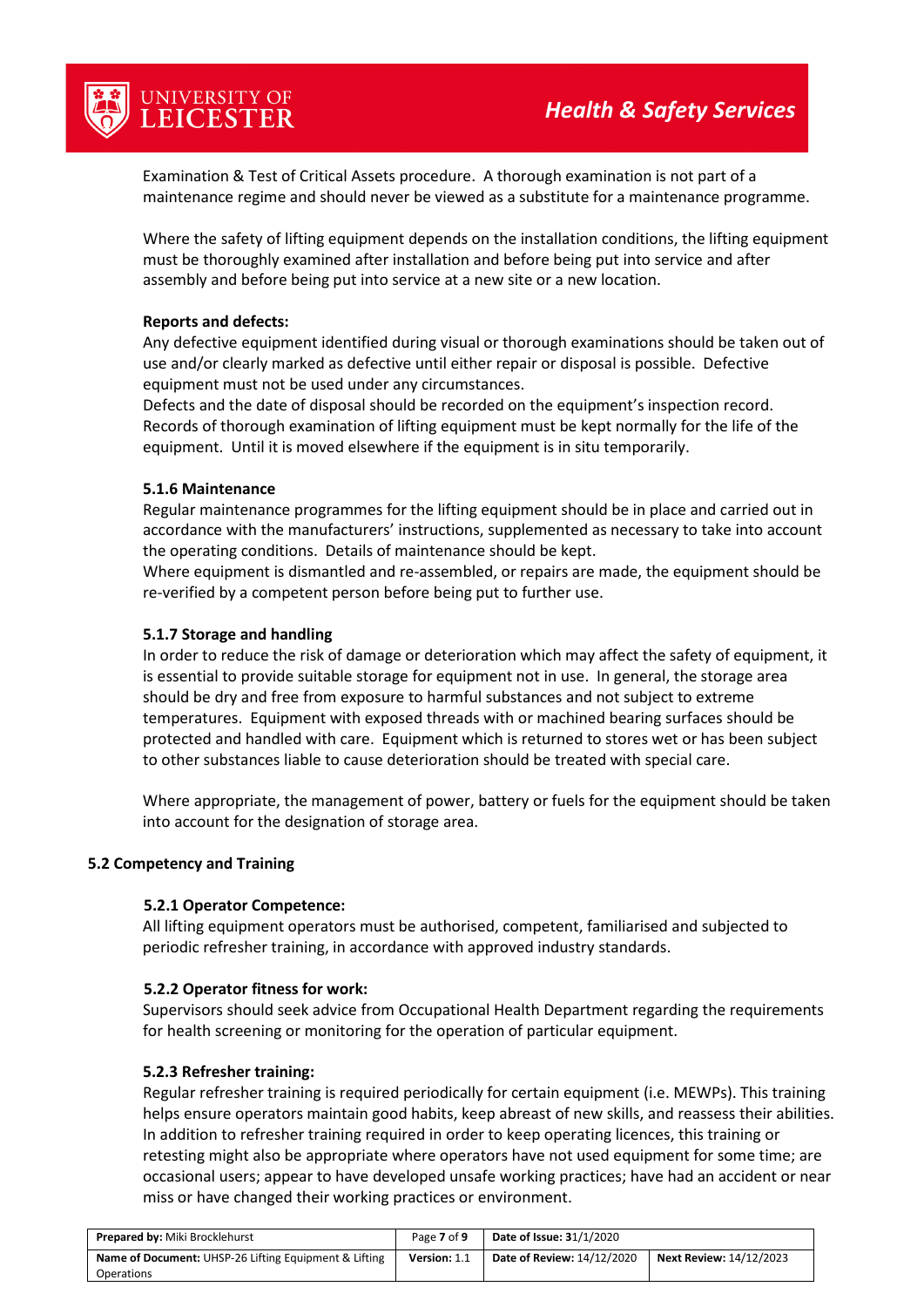



#### **5.2.4 Supervision:**

It is essential that supervisors / line managers have enough training and knowledge to recognise safe and unsafe practices where they are supervising works. This does not mean they need full operator training, but they do need to understand the risks involved, and how to prevent them.

#### **5.3 Lifting Operations**

All lifting operations must be appropriately planned. For routine operations, a general plan will be sufficient, but for one-off or complex operations, a specific plan will be required.

#### **5.3.1 Risk assessment:**

Lifting operations must be appropriately risk assessed. All involved personnel must properly understand the risks and essential controls required to plan and coordinate lifting operations and where appropriate, staff must be provided with appropriate training.

#### **5.3.2 Ground and supporting structures:**

Ground conditions, including supporting structures and traffic routes, must be suitable for the loads imposed by the lifting equipment, attachments, loads, materials and personnel. Details of groundbearing capacity, and load-bearing capability of supporting structures (including the location of any service ducts, chambers, restrictions) are required in the planning process. These must not be exceeded under any circumstances.

#### **5.3.3 Emergency arrangements:**

An appropriate rescue plan must be incorporated in the emergency arrangements section of all lifting plans, and where applicable, rescue practices or rehearsals should be carried out at appropriate intervals and recorded.

#### **5.3.4 Reporting**

All incidents involving lifting equipment should be reported to Health and Safety Services as specified in policy UHSP-02b Accident and Incident Reporting and Investigation. If accident/incident involves overturning, or the failure of a load bearing part of a lifting equipment, then it will be reportable to relevant enforcing authority under RIDDOR (Reporting of Injuries, Diseases and Dangerous Occurrences Regulations) as a dangerous occurrence.

### **6. Related documents**

- [L 113](http://www.hse.gov.uk/pubns/priced/l113.pdf) Safe Use of Lifting equipment Lifting Operations and Lifting Equipment Regulations 1998.
- [L 22](http://www.hse.gov.uk/pubns/priced/l22.pdf) (Forth Edition) The Provision and Use of Work Equipment Regulations (1998) Safe use of work equipment (ACOP)
- [L 117](http://www.hse.gov.uk/pubns/priced/l117.pdf) Rider-operated lift trucks Operator training and Safe Use
- [INDG 339](http://www.hse.gov.uk/pubns/indg339.pdf) Thorough examination and testing of lifts Simple guidance for lift owners
- [INDG 290](http://www.hse.gov.uk/pubns/indg290.pdf) Lifting Equipment at Work A brief guide
- [INDG 422](http://www.hse.gov.uk/pubns/indg422.pdf) Thorough examination of lifting equipment A simple guide for employers
- [INDG 462](http://www.hse.gov.uk/pubns/indg462.pdf) Lift-truck Training Advice for Employers
- [INDG 457](http://www.hse.gov.uk/pubns/indg457.pdf) Use Lift Trucks Safely Advice for Operators

| <b>Prepared by: Miki Brocklehurst</b>                 | Page 8 of 9  | <b>Date of Issue: 31/1/2020</b> |                                |
|-------------------------------------------------------|--------------|---------------------------------|--------------------------------|
| Name of Document: UHSP-26 Lifting Equipment & Lifting | Version: 1.1 | Date of Review: 14/12/2020      | <b>Next Review: 14/12/2023</b> |
| <b>Operations</b>                                     |              |                                 |                                |